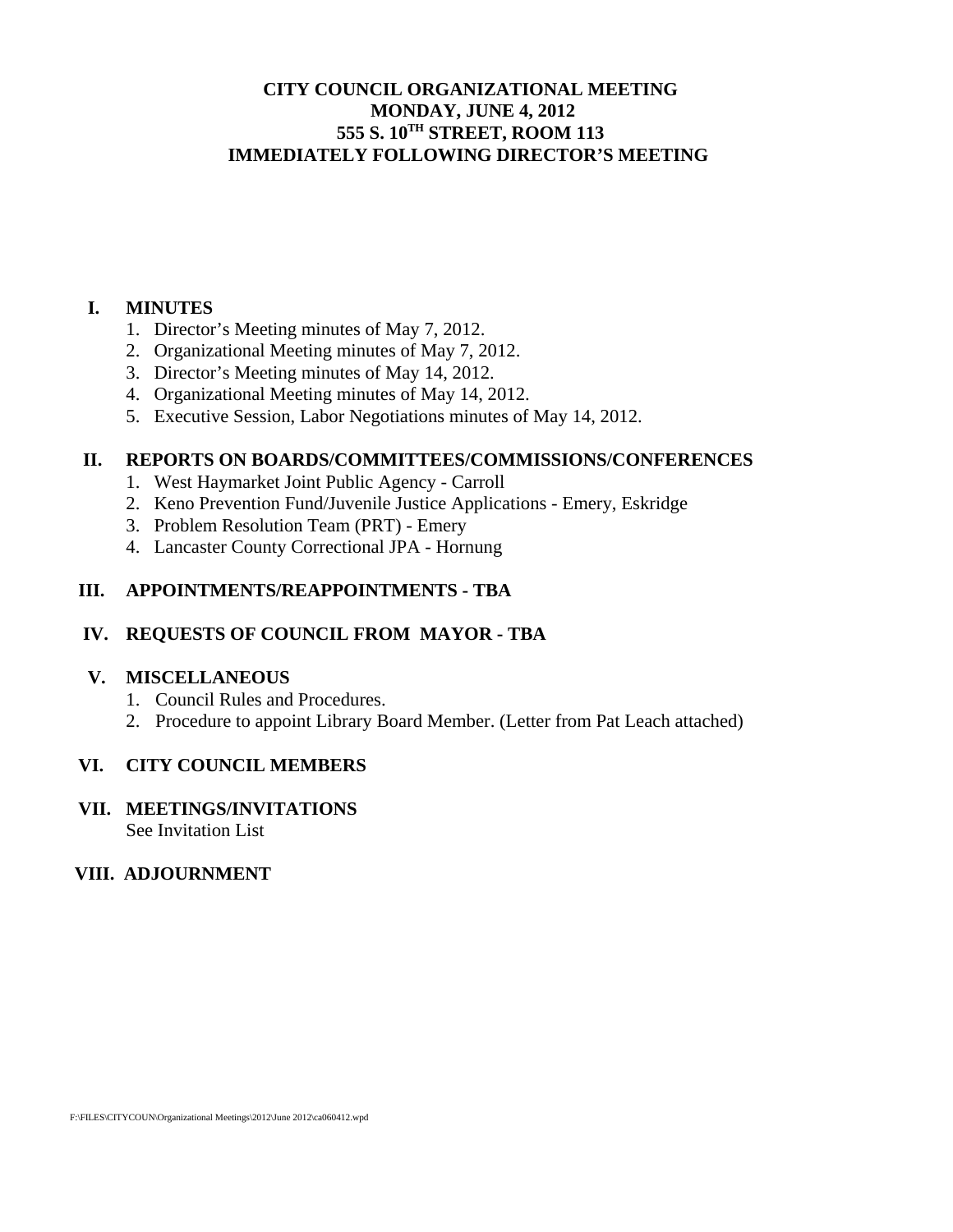## **MINUTES CITY COUNCIL ORGANIZATIONAL MEETING MONDAY, JUNE 4, 2012**

**Present:** Adam Hornung, Chair; Carl Eskridge, Vice Chair; Jon Camp; Gene Carroll; Jonathan Cook; Doug Emery; and DiAnna Schimek

### **Others:** Rick Hoppe, Chief of Staff; Denise Pearce, Senior Policy Counsel

Chair Hornung opened the meet at 2:37 p.m. and announced the location of the Open Meetings Act.

### **I. MINUTES**

- 1. Director's Meeting minutes of May 7, 2012.
- 2. Organizational Meeting minutes of May 7, 2012.
- 3. Director's Meeting minutes of May 14, 2012.
- 4. Organizational Meeting minutes of May 14, 2012.
- 5. Executive Session, Labor Negotiations minutes of May 14, 2012.

With no corrections the above minutes were approved.

### **II. REPORTS ON BOARDS/COMMITTEES/COMMISSIONS/CONFERENCES**

### **1. West Haymarket Joint Public Agency - Carroll**

Carroll stated they renewed Marvin's contract for 18 months. He is cutting his time in half as his job is being reduced, with the contract reduced accordingly. Carroll added they approved environmental testing on the sliver, or ultra scrap site, and the Lumber Works parking area. Will test and determine the condemnation in the soil and develop a plan to remove the soil, depending on what is found. Carroll stated also testing new piles, which will be along the area's east side, and a testing contract

### **2. Keno Prevention Fund/Juvenile Justice Applications - Emery, Eskridge**

Emery stated they are in the process of deciding how to distribute the fund. Believe they received requests for \$110,000, but have approximately \$30,000. These will be coming forward.

### **3. Problem Resolution Team (PRT) - Emery**

Emery stated the PRT back in their busy time, increasing problem resolution houses by 3, and currently have 10 or 11 active, with the same amount on monitor. The committee continues to monitor North 15<sup>th</sup>, as they may have an illegal campsite. Camp asked about a specific house. Emery responded always remember a house has to meet criteria of 2 departments before the PRT takes on.

### **4. Lancaster County Correctional JPA - Hornung**

Hornung stated a short meeting where small expenditures were approved.

# **III. APPOINTMENTS/REAPPOINTMENTS Pearce, Senior Policy Counsel**

Pearce delivered an update of Boards and Commissions. Nick Cusick has been recommended for the Airport Authority seat, on today's agenda. Will see if he could attend the hearing next week.

# **IV. REQUESTS OF COUNCIL FROM MAYOR**

None